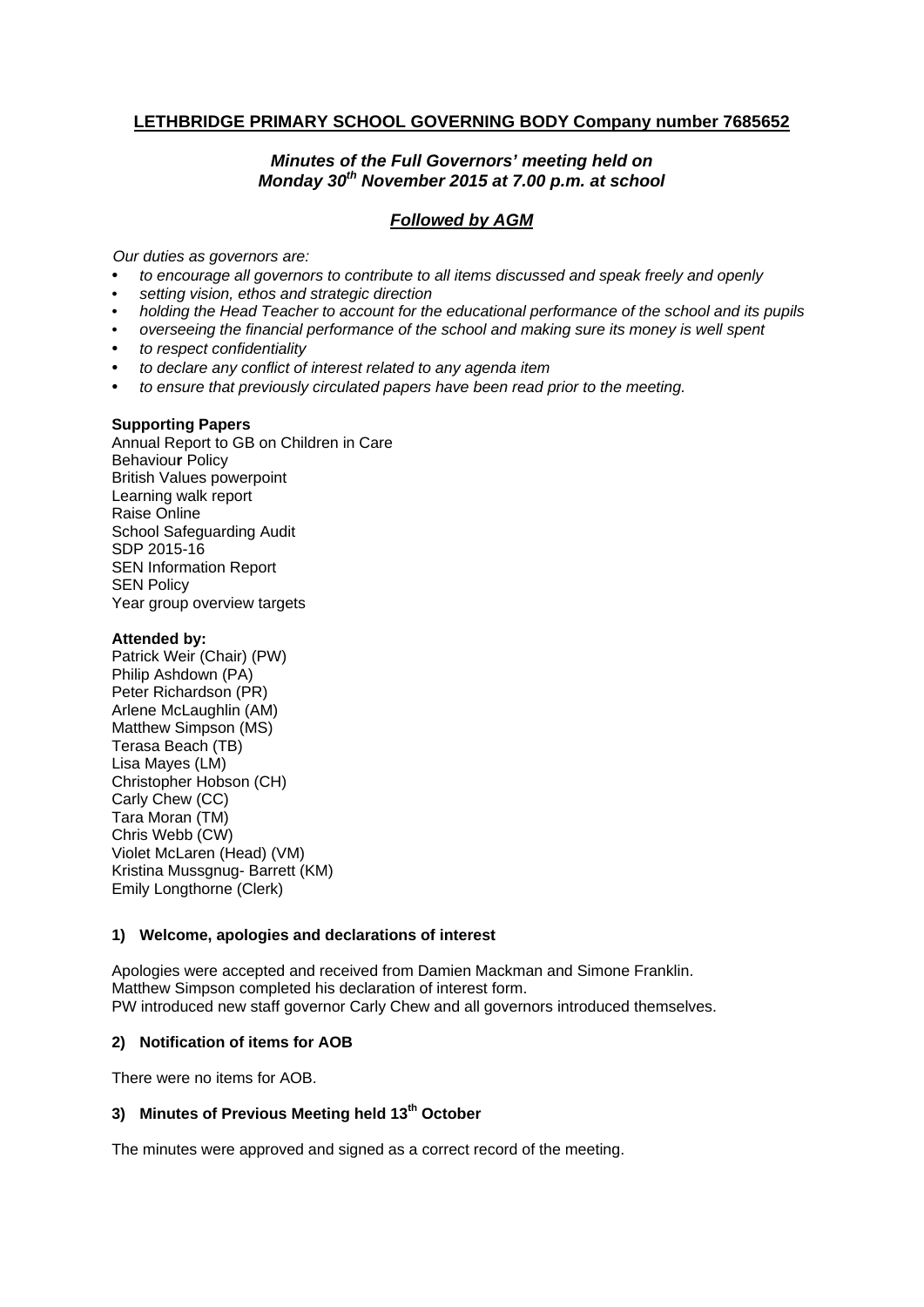# **4) Matters Arising**

Minute 9: The Governor newsletter is outstanding, to be sent out at the end of term as a Christmas message. A coffee morning will be scheduled for January.

Minute 9: VM shared data graphs.

Minute 17: The pecuniary interest register is on the website.

Minute 18: A policy review list has been circulated.

Minute 19: A Calendar of events needs to be completed.

Minute 19: Staff governor vacancy advertised and filled.

#### **5) Dates for all meetings for the year**

A list of dates had been circulated prior to the meeting.

### **6) Head Teacher's report**

VM circulated a summary of Lethbridge's strengths from RaiseOnline. There were no weaknesses identified. VM reported back from RaiseOnline that Lethbridge is in the highest quintile for school size and there has been a large increase in the amount of EAL children. Lethbridge is in the middle quintile for SEN but the top quintile for children with a statement. The phonics score is well above the national average but not as high as hoped, this will be a focus for the year. LM added that four children included in that data have statements. The EYFS score is above the national average (n.b. this set of data shows 2014 results, 2015 results are higher) and KS1 and KS2 achieved well above the national average with all children meeting or exceeding their expected progress targets. Lethbridge is in the top 7% of schools nationwide. PR praised staff for fantastic data. PW added that from a meeting with the external advisor that the top 20% of schools are typically outstanding and that progress at Lethbridge is even higher than attainment. PA added that it is exceptional to have such high figures across the board and congratulated VM and all staff. VM reported that the results were shared in a newsletter and are on the website.

VM then discussed the SDP. As part of Leadership and Management, LM is completing a cluster project for teachers to share expertise and advice as part of her NVQH course. Also, English and Maths subject leaders are having cluster meetings every term which they feedback at staff meetings. Both LM and VM have completed Safer Recruitment training in November.

VM encouraged governors to look at the British Values displays in the Old Hall before leaving.

In Teaching and Learning, lesson observations have all been completed. 100% of lessons were marked as Good or above. 75% were marked as Outstanding. All Good lessons had some Outstanding aspects. The book scrutinies showed good evidence of progress and effective marking. The Pay Panel have met and accepted VM's recommendations which will now be processed as part of School Performance Management. The year 5 boys enjoyed their day at Commonweal where they had an inspirational talk from an author. Their work now needs to be finalised and the best five submitted. They will attend an award ceremony at Commonweal on the 16<sup>th</sup> January. It is hoped that the exercise will improve the Year 5 boys' writing attainment. VM reported that EYFS used new baseline assessments where they scored slightly below the national average, which leaves scope for progress.

VM reported that there are two main challenges for the year. Firstly, teaching the new curriculum and developing a useful system of assessment. Secondly, the amount of children with statements and the challenges they present, coupled with a lack of support and appropriate advice from the local authority. There have been two fixed term exclusions this term. PW referred to the Behaviour policy, asking if there could be two Governor panels to deal with the issues. One to help before exclusion and one for appeals. VM said she will check the behaviour policy. **ACTON VM**. KM added that Lethbridge is still below average for number of statemented children compared to other Swindon schools.

### **7) SATs Targets 2016**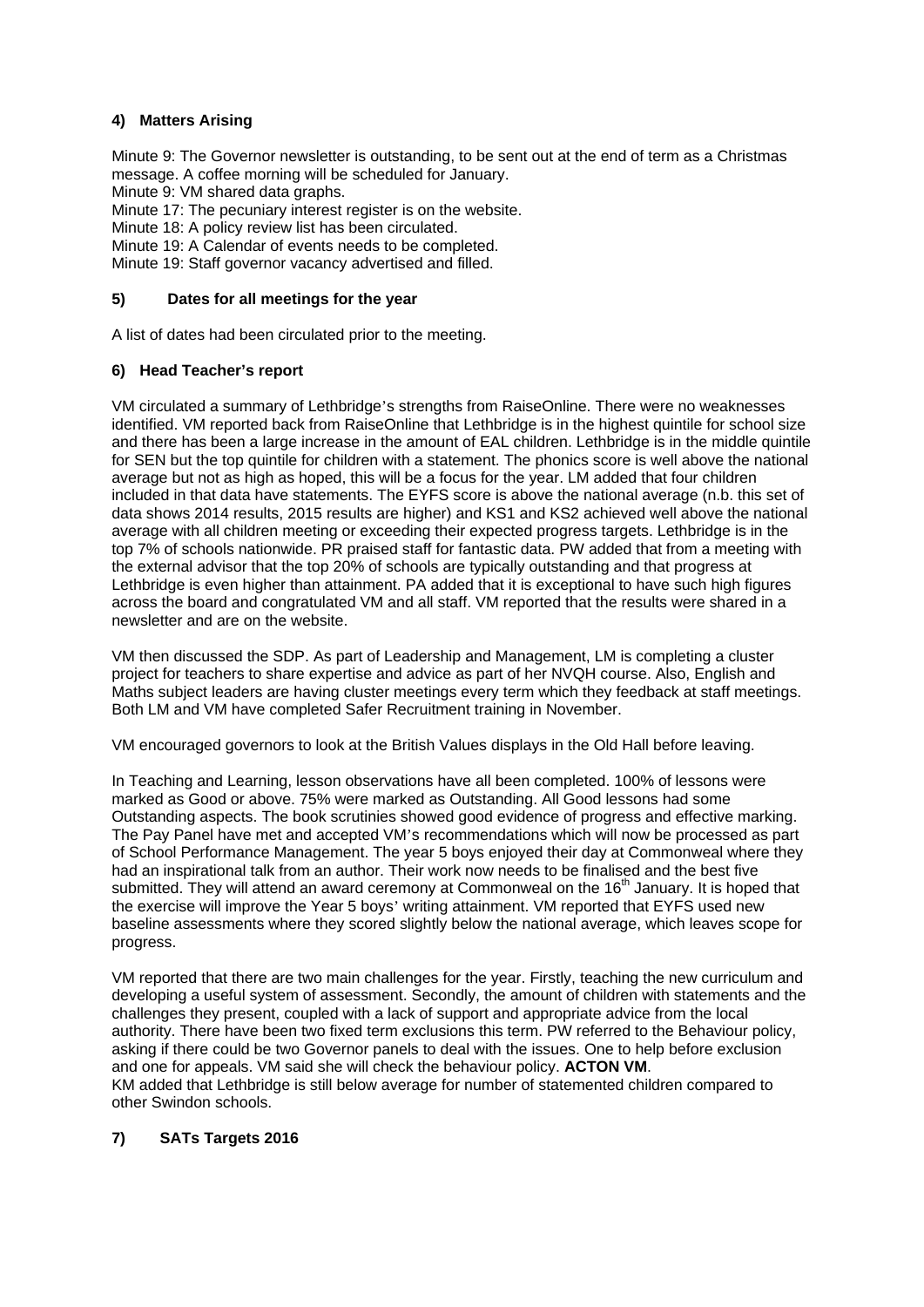VM said that targets are being set using last year's results but with the new assessment criteria to decide what is considered average, above average etc. PW added that maintaining the high results is a challenge.

# **8) Safeguarding audit**

### **9) Annual review of Child Protection Procedures**

LM circulated the School Safeguarding audit 2014-15 which now includes Prevent. All staff are currently completing their Child Protection online training. LM offered to send the training to Governors. **ACTION LM**. LM reported that there have been two separate referrals to Children's services for assessments and also Child Protection conferences attended for another pupil. PW asked if it was difficult to include Prevent of Radicalisation in the Safeguarding policy. LM fed back that Sarah Turner and the borough were good at providing model policies and also helping to review individual children's records. LM added that Prevent is not a major concern at Lethbridge but one member of staff has returned a Child Protection form due to a comment made in an RE lesson. The Safeguarding Action Plan is to be sent to the LA by 18<sup>th</sup> December. **ACTION LM.** LM also circulated an Annual Report on Children in Care. There are currently no children in care at Lethbridge but LM added that the school is prepared and the SENCO is attending training on Children in Care. This report also needs to be sent to the LA . **ACTION LM**. PW reflected that Lethbridge previously scored Outstanding for Safeguarding and thanked LM.

#### **10) Feedback from Finance and Staffing Committee**

PA fed back on the main points from the Finance and Staffing meeting on the  $23<sup>rd</sup>$  November, including the auditors meeting with Simon Morrisson from Bishop Fleming. The minutes will be circulated shortly. **ACTION CLERK**. VM added that a new Teacher had been appointed starting in KS1 after Christmas.

### **11) Health and Safety report**

LM reported that the Fire Safety audit will be on the  $25<sup>th</sup>$  February and the H&S audit will be on  $3<sup>rd</sup>$ March. CW said that they are working through points from the last audit, for example new fire doors have been fitted.

### **12) British Values**

The Powerpoint on British Values and reports from the Learning Walk had been previously circulated. PW said that the Learning Walk was a positive experience and fits in well with the Values of the school.

#### **13) Governor Newsletter**

PW to complete before the end of term. **ACTION PW.**

### **14) Premises report**

CW reported that the fencing project on the KS1 playground was now complete and the playground had been extended to include a larger grass area. The car park and Forest Schools area are also complete. CW is currently awaiting planning permission to fit new fences in the KS2 playground. Next year, CW hopes to refurbish all the toilets. The bid needs to be in by the 16<sup>th</sup> December. PR asked CW if the school's heating system could be updated as it is difficult to control. CW answered that this is on the agenda for next year.

#### **15) Policies**

VM pointed out that the Behavior policy included more detail on exclusion and the governors statement on behaviour. TB had sent some comments prior to the meeting which have been amended. The Governors approved the policies. Clerk to update the policies. **ACTION CLERK**.

#### **16) Governor Updates**